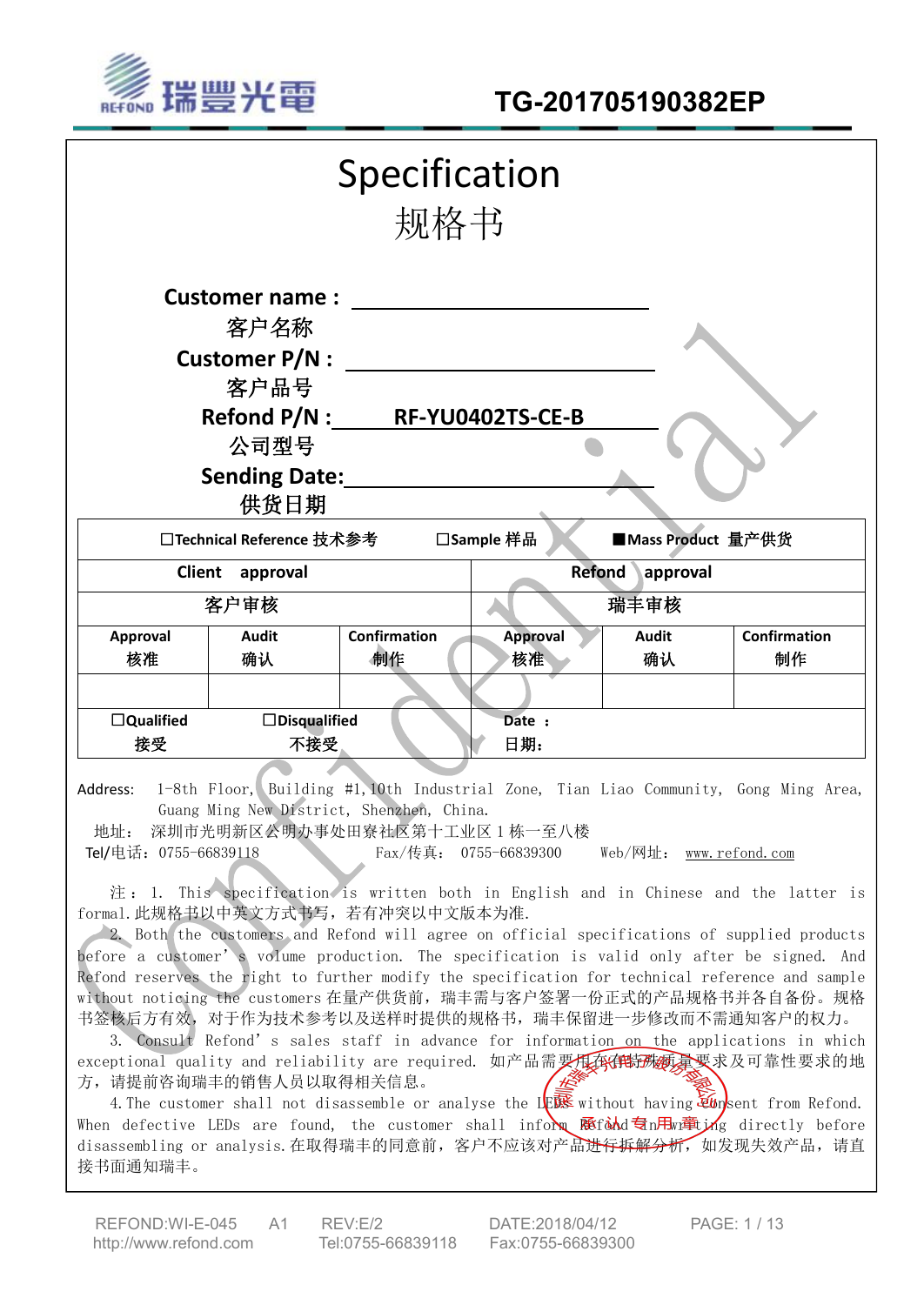

# **TG-201705190382EP**

# **RF-YU0402TS-CE-B**

### **Features** 特征

- ▶ Extremely wide viewing angle.发光角度大
- ▶ Suitable for all SMT assembly and solder process.适用于所有的SMT组装和焊接工艺
- ▶ Moisture sensitivity level: Level 3.防潮等级 Level 3
- ▶ Package:4000pcs/reel.包装每卷4000pcs
- ▶ RoHS compliant. 满足RoHS要求

# **Description** 描述

 $\triangleright$  The Yellow LED which was fabricated using a yellow chip 该产品为黄光LED,是由黄光晶片封装形成

# **Applications** 应用

- ▶ Optical indicator.光学指示
- ▶ Switch and Symbol, Display.开关和标识、显示器
- > General use.其他应用

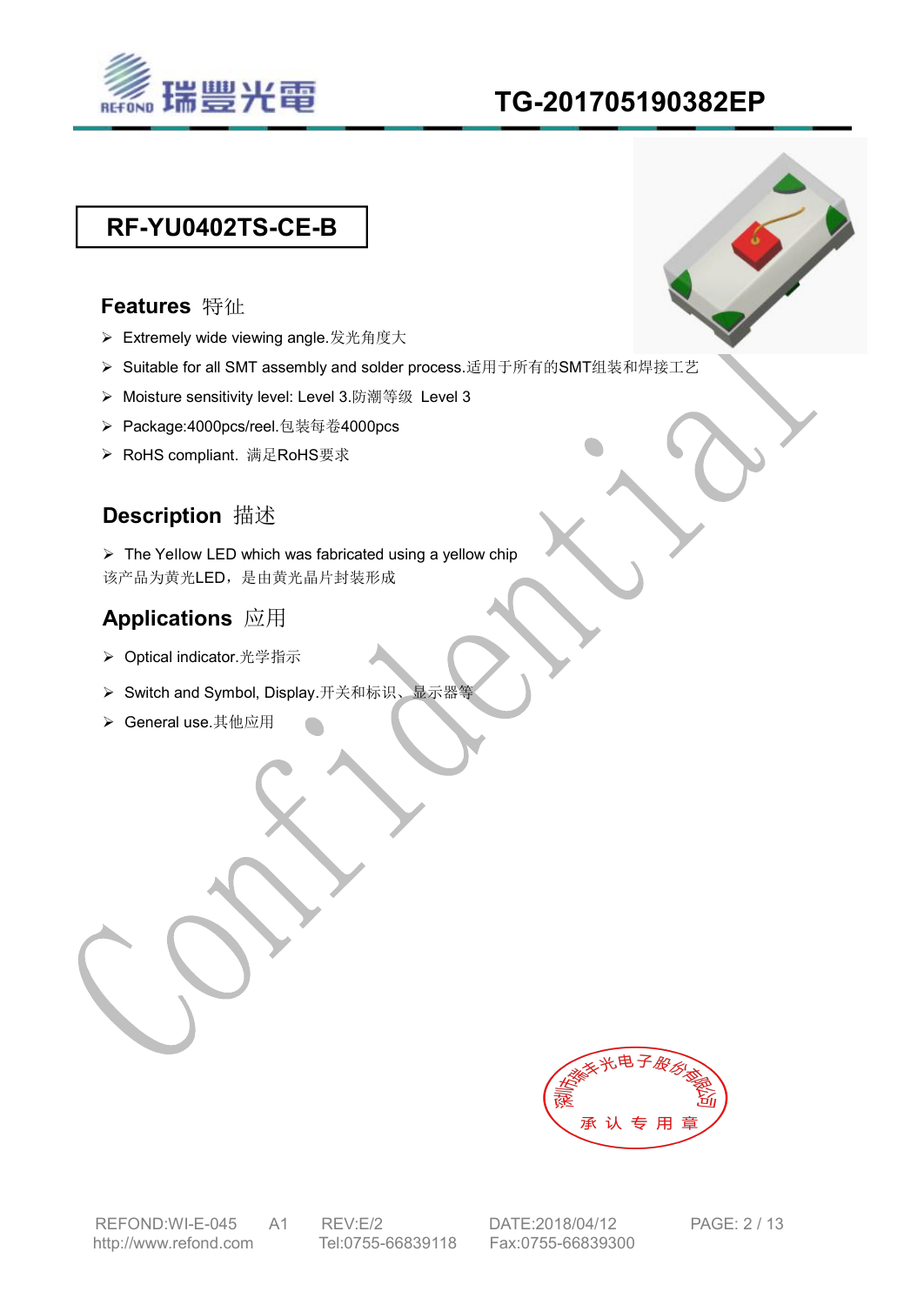

# **Package Dimension** 外观尺寸



REFOND:WI-E-045 A1 REV:E/2 DATE:2018/04/12 PAGE: 3 / 13<br>http://www.refond.com Tel:0755-66839118 Fax:0755-66839300 <http://www.refond.com>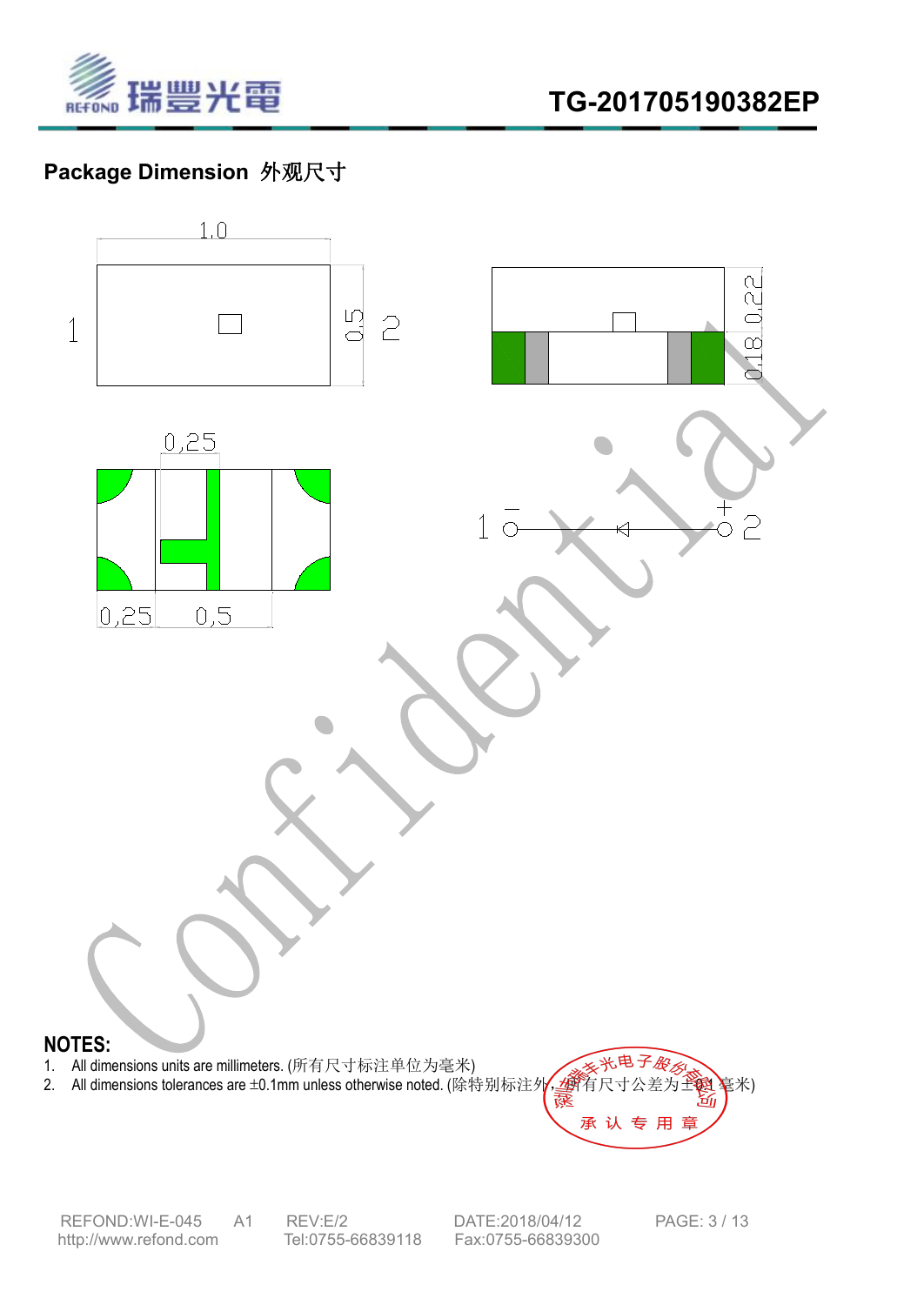

# **Electrical / Optical Characteristics at Ts=25°C** 电性与光学特性

| Item                           | Symbol                     | test condition | Value                    |                          |                          | unit                            |  |
|--------------------------------|----------------------------|----------------|--------------------------|--------------------------|--------------------------|---------------------------------|--|
| 项目                             | 符号                         | 测试条件           | Min                      | Typ                      | Max.                     | 单位                              |  |
| Spectral half bandwidth<br>半波宽 | $\triangle\!\lambda$       | $If=5mA$       | $\overline{\phantom{a}}$ | 15                       | $\overline{\phantom{a}}$ | nm                              |  |
|                                |                            | $If=5mA$       | 1.7                      | $\mathbf{H}$             | 1.8                      | $\vee$                          |  |
|                                |                            |                | 1.8                      | $\overline{\phantom{a}}$ | 1.9                      | $\vee$                          |  |
|                                |                            |                | 1.9                      | $\overline{\phantom{a}}$ | $2.0\,$                  | $\sf V$                         |  |
| Forward voltage<br>正向电压        | Vf                         |                | 2.0                      | $\overline{\phantom{a}}$ | 2.1                      | V.                              |  |
|                                |                            |                | 2.1                      |                          | 2.2                      | $\vee$                          |  |
|                                |                            |                | 2.2                      | $\overline{\phantom{a}}$ | 2.3                      | $\vee$                          |  |
|                                |                            |                | 2.3                      |                          | 2.4                      | $\vee$                          |  |
| Dominant wavelength<br>主波长     | λd                         | $If=5mA$       | 585                      |                          | 587.5                    | nm                              |  |
|                                |                            |                | 587.5                    |                          | 590                      | nm                              |  |
|                                |                            |                | 590                      | $\sim$                   | 592.5                    | nm                              |  |
|                                |                            |                | 592.5                    | $\overline{\phantom{a}}$ | 595                      | nm                              |  |
|                                |                            | $If=5mA$       | $\bf 8$                  | $\overline{\phantom{a}}$ | 12                       | mcd                             |  |
| Luminous intensity<br>发光强度     |                            |                | 12                       | $\overline{\phantom{a}}$ | 18                       | mcd                             |  |
|                                |                            |                | 18                       | $\sim$                   | 28                       | mcd                             |  |
|                                |                            |                | 28                       | $\overline{\phantom{a}}$ | 43                       | mcd                             |  |
|                                |                            |                | 43                       | $\overline{\phantom{a}}$ | 65                       | mcd                             |  |
|                                |                            |                | 65                       | $\sim$                   | 100                      | mcd                             |  |
| Viewing angle at 50% lv        | $2 \theta 1/2$             | $If=5mA$       | $\overline{\phantom{a}}$ | 140                      | $\overline{\phantom{a}}$ | Deg                             |  |
| Reverse current                | $\ensuremath{\mathsf{lr}}$ | $Vr = 5V$      | $\overline{\phantom{a}}$ | $\mathbf{H}$             | $10$                     | $\mu$ A                         |  |
| Thermal resistance             | $Rth(j-s)$                 | $If=5mA$       | $\overline{\phantom{a}}$ | $\mathbf{H}$             | 450                      | $\boldsymbol{C}/\boldsymbol{W}$ |  |

Note:备注

Vr=5V For test conditions. Vr=5v 为测试分选条件。



REFOND:WI-E-045 A1 REV:E/2 DATE:2018/04/12 PAGE: 4 / 13<br>http://www.refond.com Tel:0755-66839118 Fax:0755-66839300 <http://www.refond.com>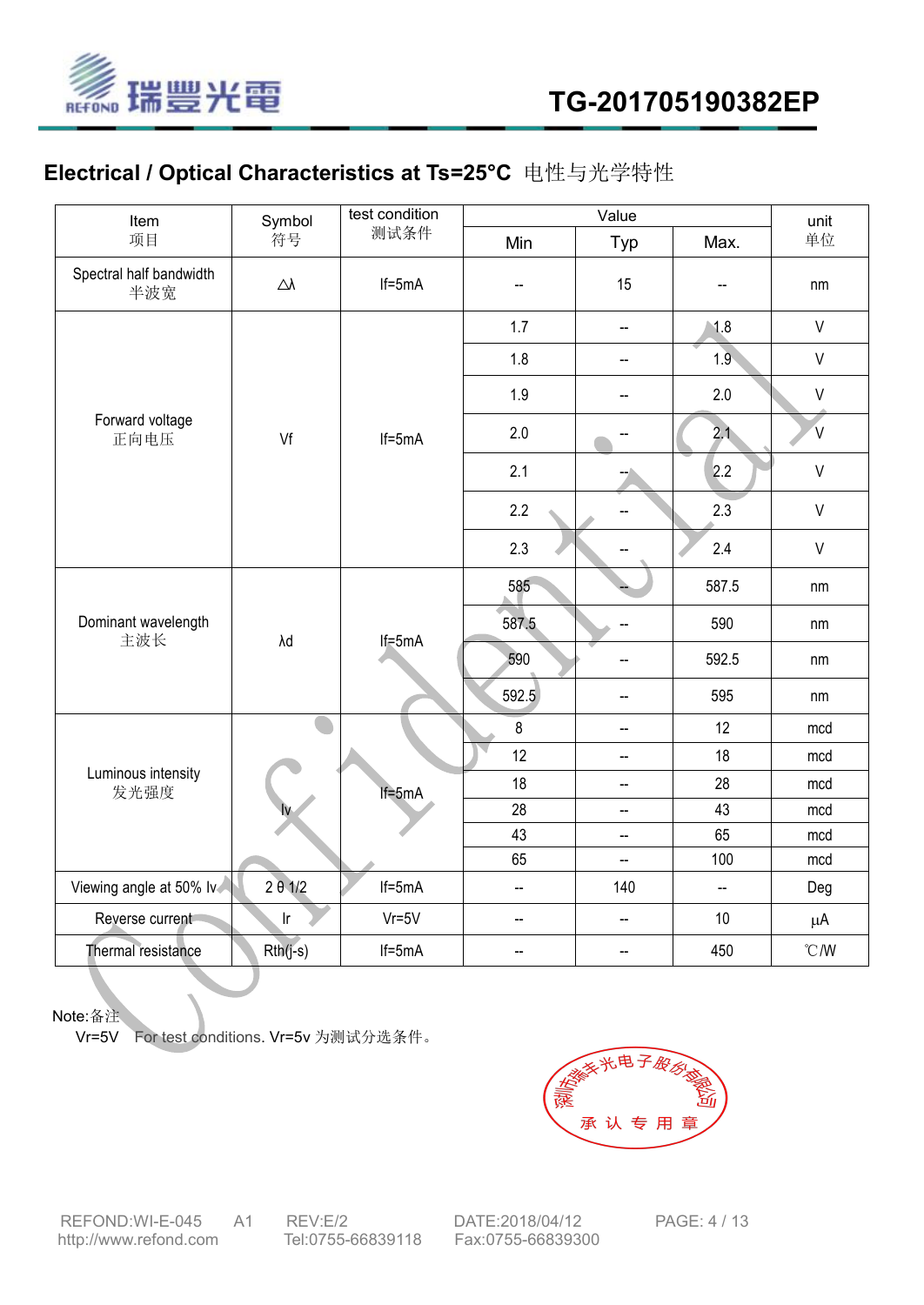

## **Absolute Maximum Ratings at Ts=25°C** 绝对最大值

| Parameter<br>(参数)                      | Symbol<br>(符号) | Rating<br>(值) | Units<br>(单位)       |
|----------------------------------------|----------------|---------------|---------------------|
| Power Dissipation<br>(功耗)              | Pd             | 24            | mW                  |
| <b>Forward Current</b><br>(正向电流)       | IF             | 10            | mA                  |
| <b>Peak Forward Current</b><br>(峰值电流)  | <b>IFP</b>     | 60            | mA                  |
| Electrostatic Discharge<br>(HBM) (静电)  | <b>ESD</b>     | 2000          |                     |
| <b>Operating Temperature</b><br>(操作温度) | Topr           | $-40 - +85$   |                     |
| Storage Temperature<br>(储存温度)          | Tstg           | $-40 - +85$   |                     |
| junction temperature<br>(结温)           | Τj             | $95 -$        | $\hat{\mathcal{C}}$ |

Note: 备注

1. 1/10 Duty cycle, 0.1ms pulse width. 脉宽0.1ms,周期1/10.

2. The above forward voltage measurement allowance tolerance is 0.1V. 以上所示电压测量误差 0.1V.

3. The above dominant wavelength measurement allowance tolerance is ±2nm. 以上所示主波长测量误差±2nm.

4. the above luminous intensity measurement allowance tolerance ±10%. 上述发光强度的测试允许公差为±10%.

5. Care is to be taken that power dissipation does not exceed the absolute maximum rating of the product. 使用功率不能超过规定的最大值。

6. All measurements were made under the standardized environment of Refond, the above range for refond insurable. 所有测试都是基于瑞丰现有的标准测试平台,以上为瑞丰可保范围。

7.When the LEDs are in operation the maximum current should be decided after measuring the package temperature, junction temperature should not exceed the maximum rate. LED 使用的最大电流需要根据散热条件确定,结温不能超过最大值。

承认专用

REFOND:WI-E-045 A1 REV:E/2 DATE:2018/04/12 PAGE: 5 / 13 <http://www.refond.com> Tel:0755-66839118 Fax:0755-66839300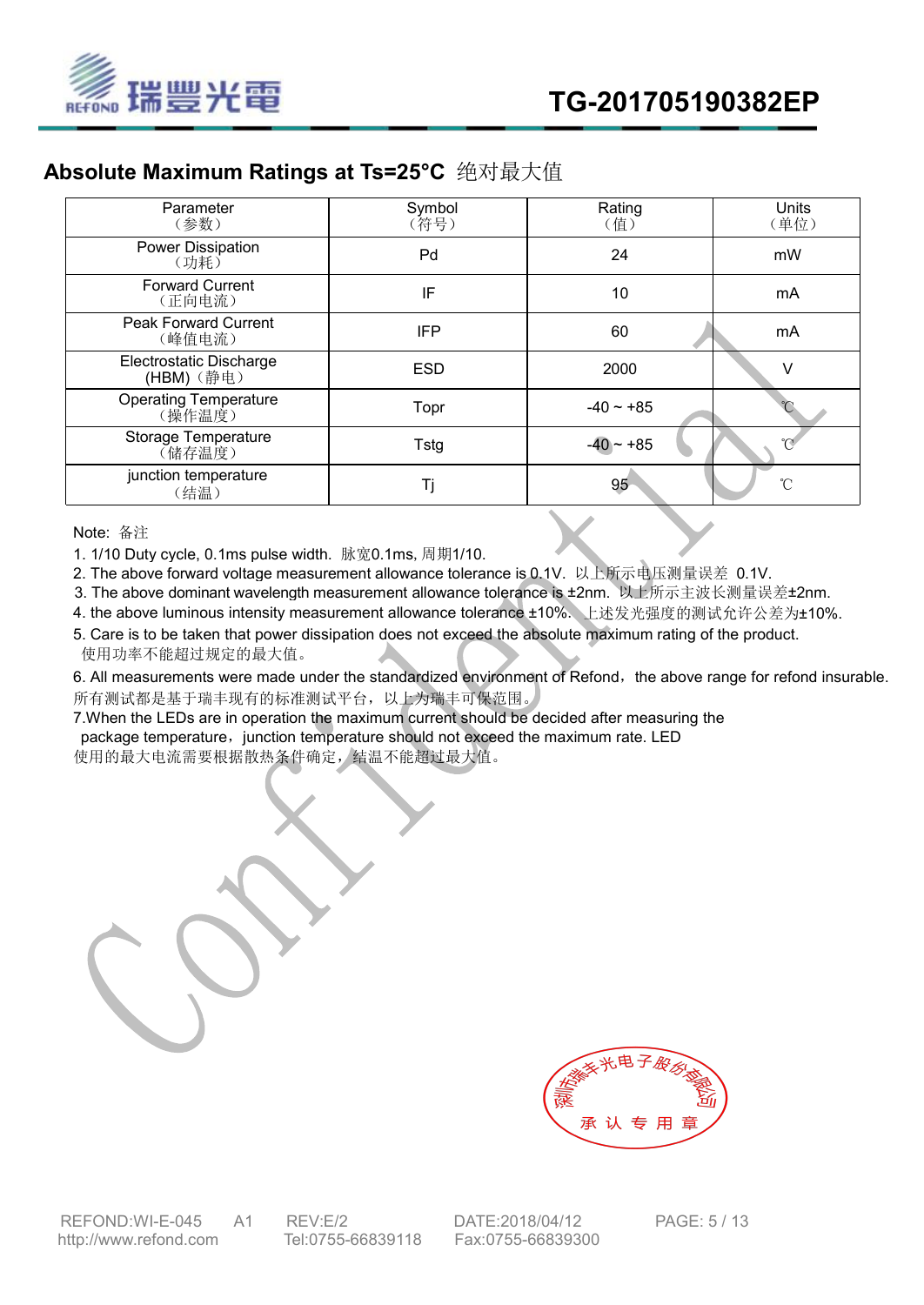

# **Typical optical characteristics curves** 典型光学特性曲线



REFOND:WI-E-045 A1 REV:E/2 DATE:2018/04/12 PAGE: 6 / 13 <http://www.refond.com> Tel:0755-66839118 Fax:0755-66839300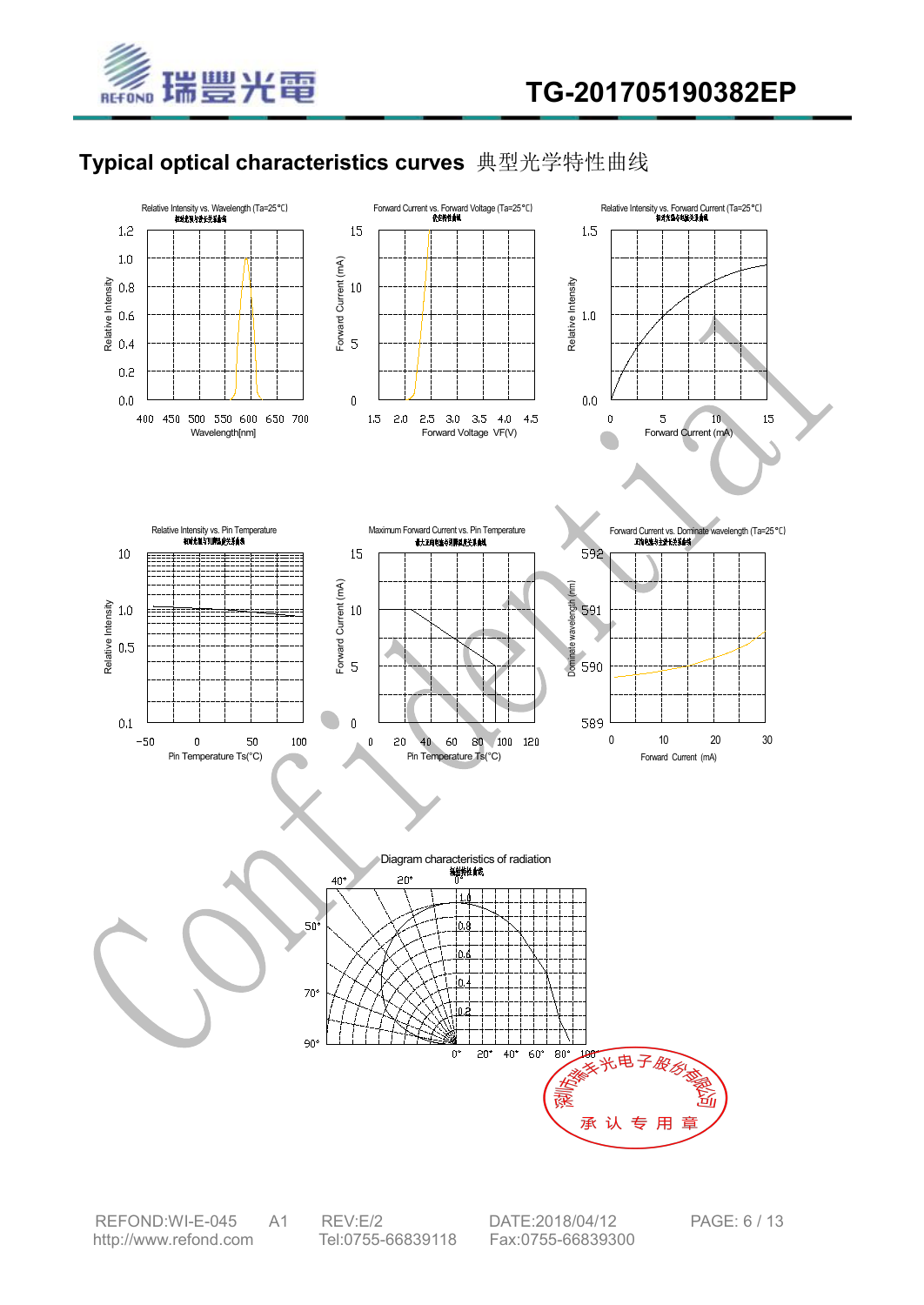

## **Packaging Specifications**

### ■ Carrier Tape Dimensions 载带尺寸



Thetolerances unless mentioned ±0.1mm. Unit : mm 注: 未注公差为±0.1毫米, 尺寸单位: 毫米。

REFOND:WI-E-045 A1 REV:E/2 DATE:2018/04/12 PAGE: 7 / 13 <http://www.refond.com> Tel:0755-66839118 Fax:0755-66839300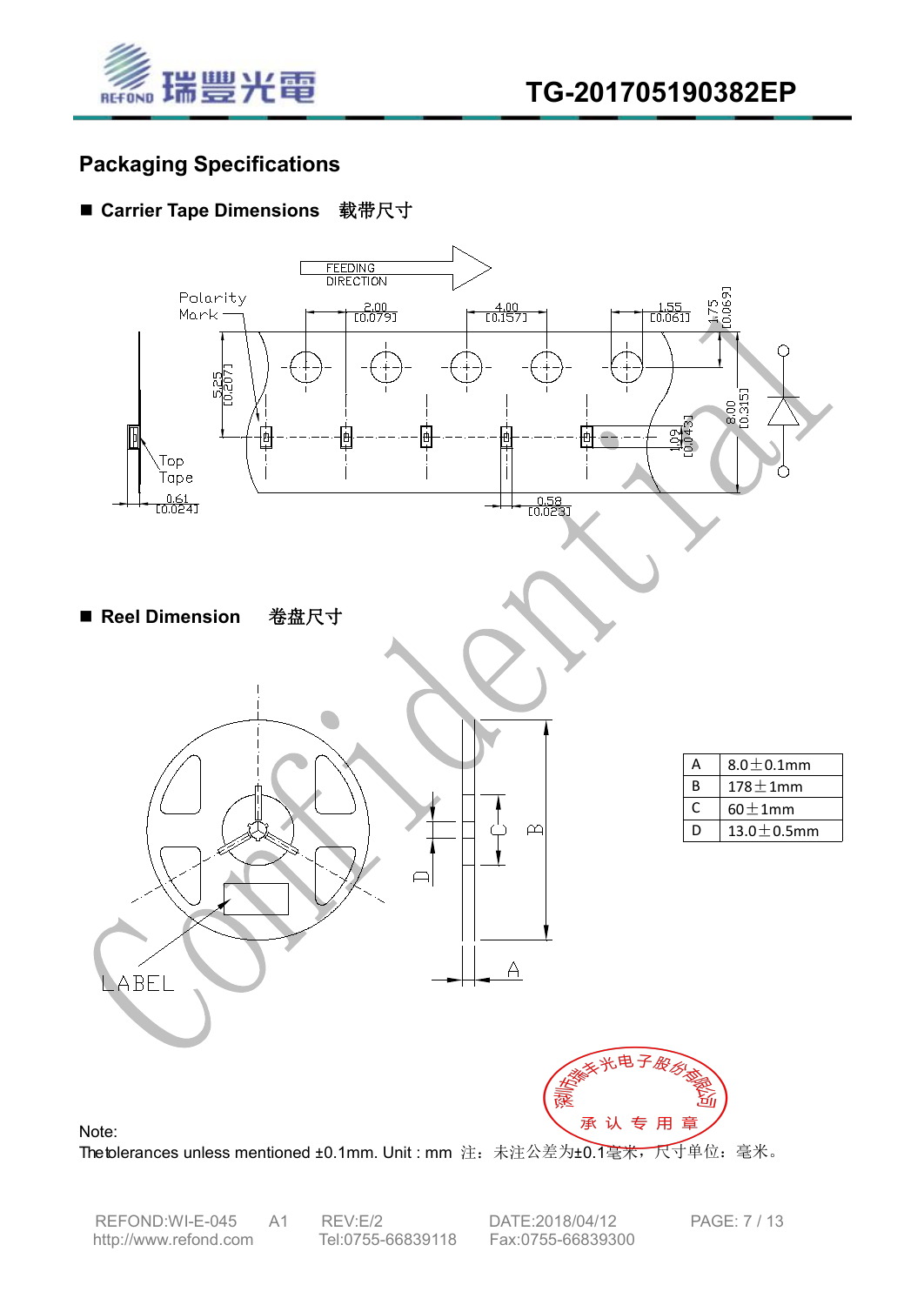



### ■ Label Form Specification 标签规格

| PART NO:<br>SPEC NO:<br>LOT<br>NO: |       |
|------------------------------------|-------|
| <b>BIN CODE:</b><br>IV:            |       |
| VF:                                | WLD:  |
|                                    | Qty:  |
|                                    | Date: |

| PART NO.        | <b>Part Number</b>      |
|-----------------|-------------------------|
| SPEC NO.        | Spec Number             |
| LOT NO.         | <b>Lot Number</b>       |
| <b>BIN CODE</b> | <b>Bin Code</b>         |
| Iv              | Luminous intensity      |
| <b>WLD</b>      | Dominantwavelength      |
| <b>VF</b>       | <b>Forward Voltage</b>  |
| QTY             | <b>Packing Quantity</b> |
| <b>DATE</b>     | Made Date               |



承认专用章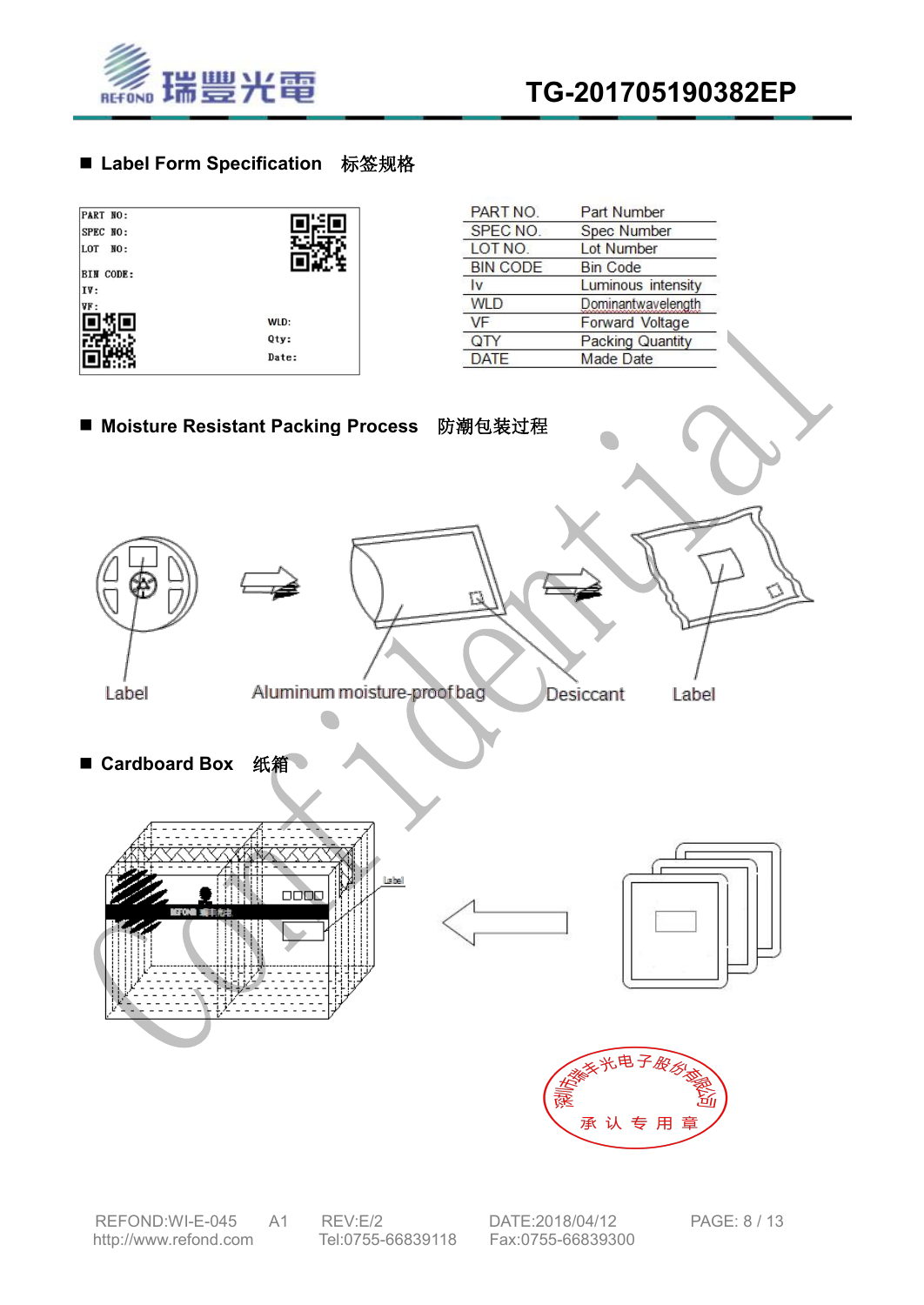

## **Reliability Test Items And Conditions** 信赖性测试项目及条件

| Test Items<br>项目                        | Ref.Standard<br>参考标准 | <b>Test Condition</b><br>测试条件                                   | Time<br>时间 | Quantity<br>数量 | Ac/Re<br>接收/拒收 |
|-----------------------------------------|----------------------|-----------------------------------------------------------------|------------|----------------|----------------|
| Reflow<br>回流焊                           | JESD22-B106          | Temp:260℃max<br>$T = 10$ sec                                    | 2times.    | 22Pcs.         | 0/1            |
| Temperature Cycle<br>温度循环               | JESD22-A104          | 100°C 30 min.<br>$\uparrow \downarrow 5$ min<br>30 min.<br>-40℃ | 300 Cycles | 22Pcs.         | 0/1            |
| <b>Thermal Shock</b><br>冷热冲击            | JESD22-A106          | $-40^{\circ}$ 15min<br>⇅<br>100°C 15min                         | 300 cycle  | 22Pcs.         | 0/1            |
| <b>High Temperature Storage</b><br>高温保存 | JESD22-A103          | Temp:100 $\degree$ C                                            | 1000Hrs.   | 22Pcs.         | 0/1            |
| Low Temperature Storage<br>低温保存         | JESD22-A119          | Temp:-40 $\degree$ C                                            | 1000Hrs.   | 22Pcs.         | 0/1            |
| Life Test<br>常温通电                       | JESD22-A108          | Ta=25 $\degree$ C<br>$IF=5mA$                                   | 1000Hrs.   | 22Pcs.         | 0/1            |

# **Criteria For Judging Damage** 失效判定标准

| Test Items                    | Symbol<br>符号 | <b>Test Condition</b><br>测试条件 | Criteria For Judgement<br>判定标准 |                          |  |
|-------------------------------|--------------|-------------------------------|--------------------------------|--------------------------|--|
| 项目                            |              |                               | Min. 最小                        | Max. 最大                  |  |
| Forward Voltage<br>正向电压       | VF           | $IF=5mA$                      |                                | $U.S.L^*$ ) $x1.1$       |  |
| <b>Reverse Current</b><br>漏电流 | <b>IR</b>    | $VR = 5V$                     |                                | $U.S.L^*$ )x2.0          |  |
| Luminous Flux<br>光通量          | ⊿lm          | $IF=5mA$                      | $L.S.L^*$ ) $x0.7$             | $\overline{\phantom{a}}$ |  |

U.S.L: Upper standard level 规格上限 L.S.L: Lower standard level 规格下限 Note: 备注

The Reliability tests are based on Refond existing test platform. 信赖性测试基于瑞丰现有的测试平台。

The technical information shown in the data sheets are limited to the typical characteristics and circuit examples of the referenced products. It does not constitute the warranting of industrial property nor the granting of any license. 以上技术数据仅为产品的典型值, 只作为参考, 不作为任何应用条件及应用方式的保证 承认专用章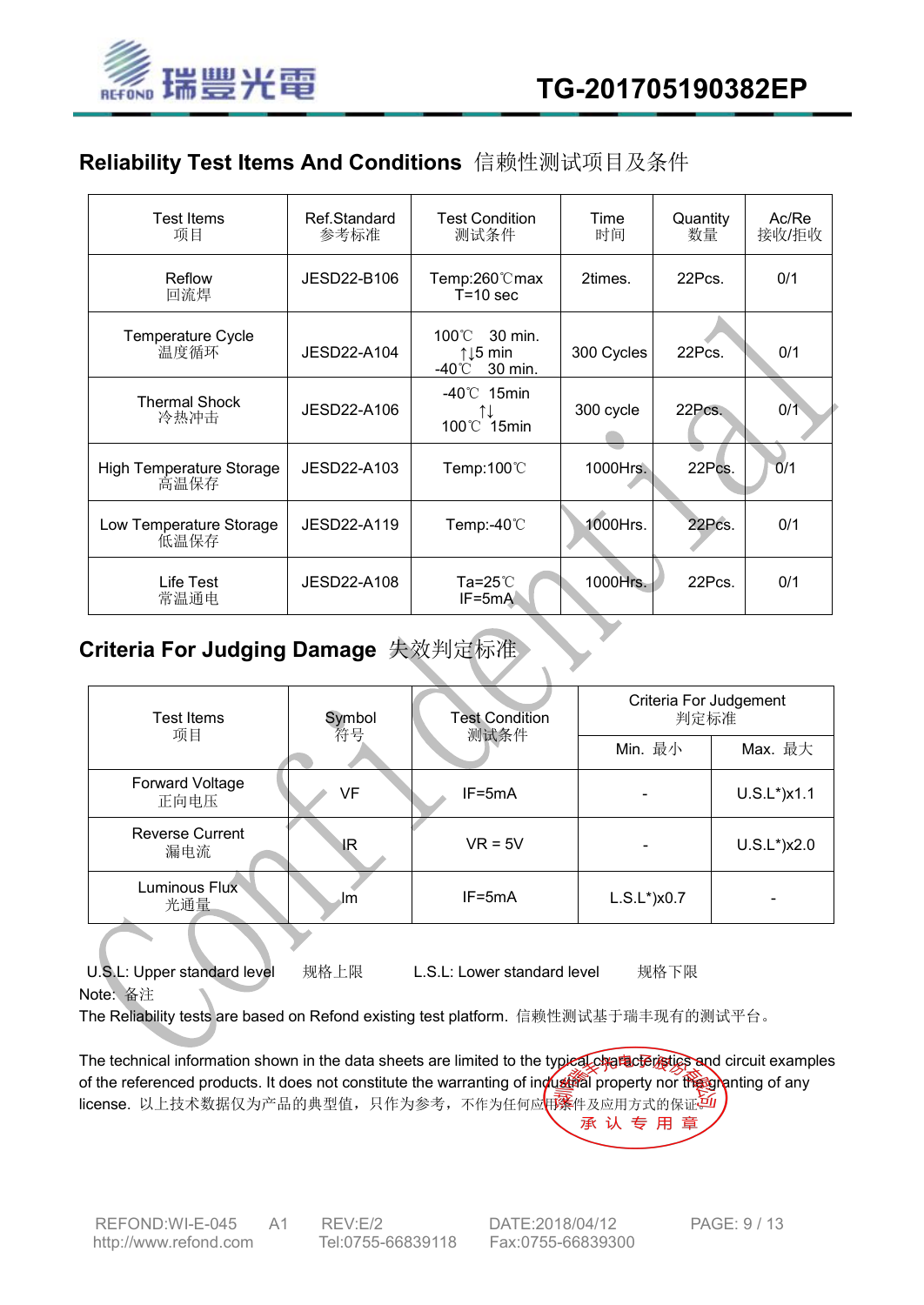

## **SMT Reflow Soldering Instructions SMT**回流焊说明



1.Reflow soldering should not be done more than two times. In the case of more than 24 hours passed soldering after first, LEDs will be damaged. 回流焊次数不可以超过两次, 两次回流焊的时间间隔如果超过24小 时,LED可能由于吸湿而损坏。

2.When soldering, do not put stress on the LEDs during heating 当焊接时,不要在材料受热时用力压胶体表 面。

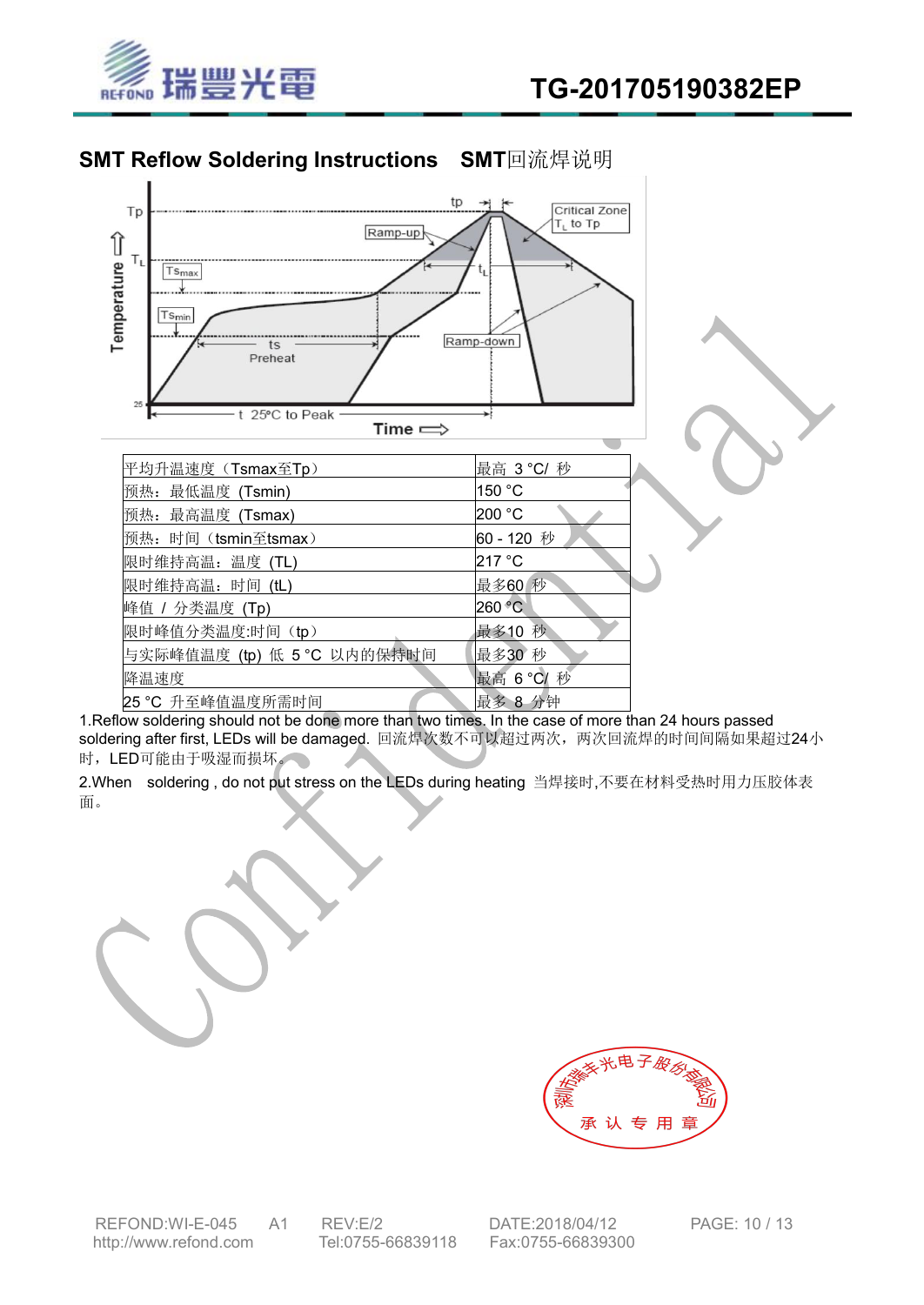

#### ■ Soldering Iron 烙铁焊接

1.When hand soldering, keep the temperature of iron below less 300℃ less than 3 seconds 当手工焊接时, 烙铁的温度必须小于300℃, 时间不可超过3秒。 2.The hand solder should be done only one time.手工焊接只可焊接一次。

### **Recommend pad design** 推荐焊盘 **(Units: mm)**



#### **■ Repairing** 修补

Repair should not be done after the LEDs have been soldered. When repairing is unavoidable,a double-head soldering iron should be used (as below figure). It should be confirmed in advance whether the characteristics of LEDs will or will not be damaged by repairing. LED回流焊后不应该修复,当必须修复时, 必须使用双头烙铁, 而且事先应确认此种方式会不会损 坏LED本身的特性。



#### **■ Cautions** 注意事项

1.The encapsulated material of the LEDs is silicone. Therefore the LEDs have a soft surface on the top of package. The pressure to the top surface will be influence to the reliability of the LEDs. Precautions should be taken to avoid the strong pressure on the encapsulated part. So when usethe picking up nozzle, the pressure on the silicone resin should be proper. LED封装胶为硅胶,表面较软,用力按压胶体表面会影响LED可靠性,因此应有预防措施避免在按压器件,当使用吸嘴时, 胶体表面的压力应是恰当的。

2. Components should not be mounted on warped (non coplanar) portion of PCB. After soldering, do not warp the circuit board.LED灯珠不要焊接在弯曲的PCB板上,焊接之后,也不要弯折线路板。

3. Do not apply mechanical force or excess vibration during the cooling process to normal temperature after soldering. Do not rapidly cool device after soldering. 回流焊之后冷却过程中,不要对材料实加外力,也不要有震动,回流焊后,不 要采用激剧冷却的方式。



REFOND:WI-E-045 A1 REV:E/2 DATE:2018/04/12 PAGE: 11 / 13<br>http://www.refond.com Tel:0755-66839118 Fax:0755-66839300 <http://www.refond.com> Tel:0755-66839118 Fax:0755-66839300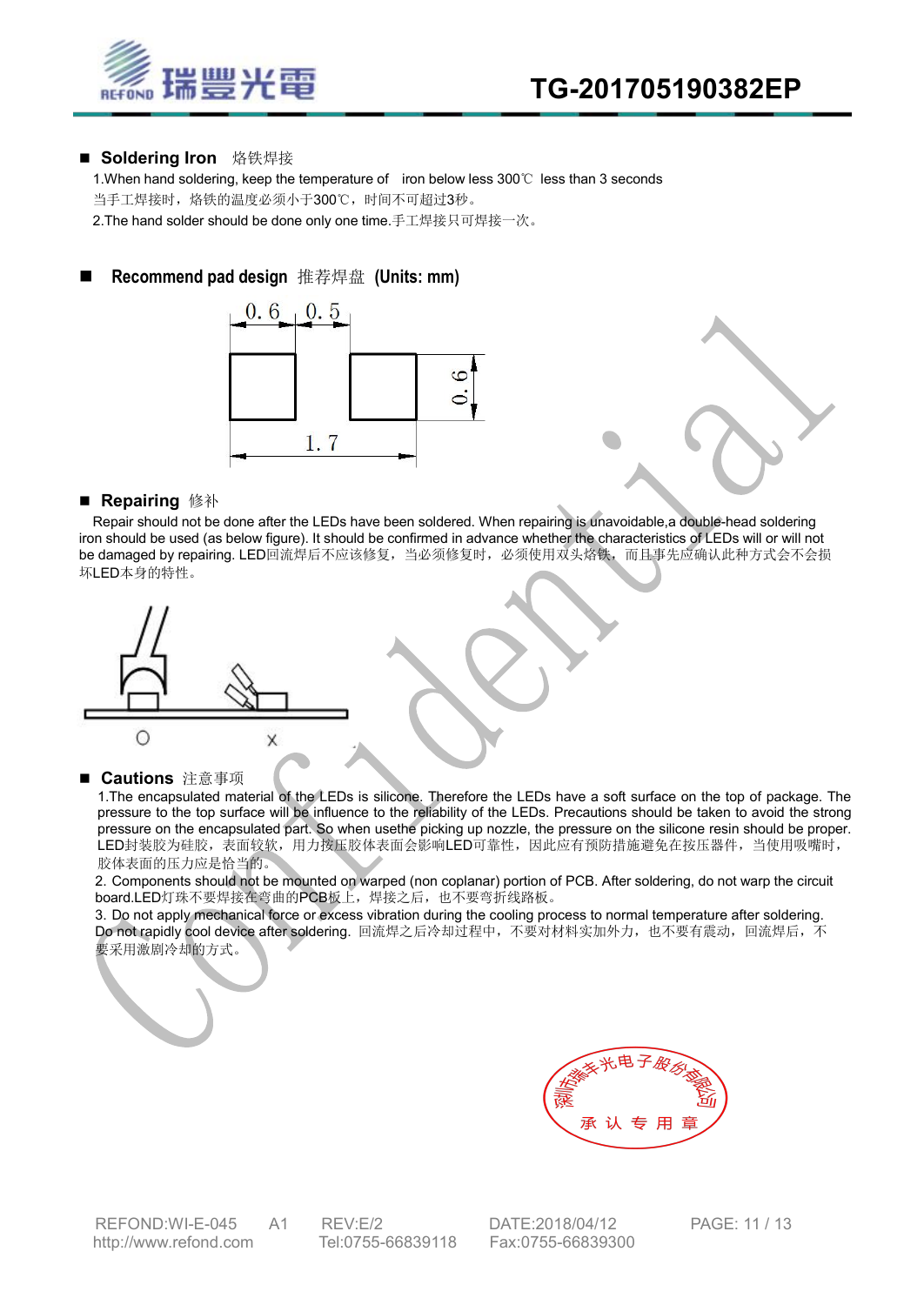

### **Handling Precautions** 使用注意事项

1>.LED operating environment and sulfur element composition cannot be over 100PPM in the LED mating usage material. This is provided for informational purposes only and is not a warranty or endorsement.LED工作环境及与LED适配的材料中硫元素及化合物成份不可超过100PPM.这只是一个建议,不 作任何品质担保。

2>.In order to prevent ex- ternal material from getting into the inside of LED, which may cause the malfunction of LED, the single content of Bromine element is required to be less than 900PPM, the single content of Chlorine element is required to be less than 900PPM,the total content of Bromine element and Chlorine element in the external materials of the application products is required to be less than 1500PPM. This is provided for informational purposes only and is not a warranty or endorsement.为了防止外界物质进入LED内部 以造成LED的损伤,所处环境及所用套件等等,单一的溴元素含量要求小于900PPM,单一氯元素含量要求小于 900PPM,溴元素与氯元素总含量必须小于1500PPM. 这只是一个建议,不作任何品质担保。

3>VOCs (Volatile organic compounds) emitted from materials used in the construction of fixtures can penetrate silicone encapsulants of LEDs and discolor when exposed to heat and photonic energy. The result can be a significant loss of light output from the fixture. Knowledge of the properties of the materials selected to be used in the construction of fixtures can help prevent these issues. Refond advises against the use of any chemicals or materials that have been found or are suspected to have an adverse affect on device performance or reliability. To verify compatibility, Refond recommends that all chemicals and materials be tested in the specific application and environment for which they are intended to be used. Attaching LEDs, do not use adhesives that outgas organic vapor. 应用套件中的挥发性物质会渗透到LED内部, 在通电产生光子及 热的条件下,会导致LED变色,进而造成严重光衰,提前了解套件材料能够避免产生这些问题。瑞丰反对使用 任何对LED器件的性能或者可靠性有害的物质或材料,不管这些材料是已经证实了的还是仅仅怀疑有害。针对 特定的用途和使用环境,瑞丰建议对所有的物质和材料进行相容性的测试。在贴装LED时候,不要使用能产生 有机挥发性气体的粘结剂。

4>.Handle the component along the side surface by using forceps or appropriate tools; do not directly touch or Handle the silicone lens surface, it may damage the internal circuitry.通过使用适当的工具从材料侧面 夹取,不可直接用手或尖锐金属压胶体表面,它可能会损坏内部电路。

5>.In designing a circuit,the current through each LED must be exceed the absolute maximum rating specified for each LED.In the meanwhile,resistors for protection should be applied,otherwise slight voltage shift will cause big current change, burn out may happen. The driving circuit must be designed to allow forward voltage only when it is ON or OFF.If the reverse voltage is applied to LED, migration can be generated resulting in LED damage. 设计电路时, 通过LED的电流不能超过规定的最大值, 同时, 还需使用 保护电阻,否则,微小的电压变化将会引起较大电流变化,可能导致产品损毁。电路设计必须保证只有在开启 或者关闭的时候出现正向电压的变化,不要施加反压,否则会损坏LED。

6>.Thermal Design is paramount importance because heat generation may result in the Characteristics decline, such as brightness decreased, Color change and so on. Please consider the heat generation of the LEDs when making the system design.

LED容易因为自身的发热和环境的温度改变而改变,温度升高会降低LED发光效率,影响发光颜色,所以在设计 时应充分考虑散热问题。



REFOND:WI-E-045 A1 REV:E/2 DATE:2018/04/12 PAGE: 12 / 13<br>http://www.refond.com Tel:0755-66839118 Fax:0755-66839300 <http://www.refond.com> Tel:0755-66839118 Fax:0755-66839300